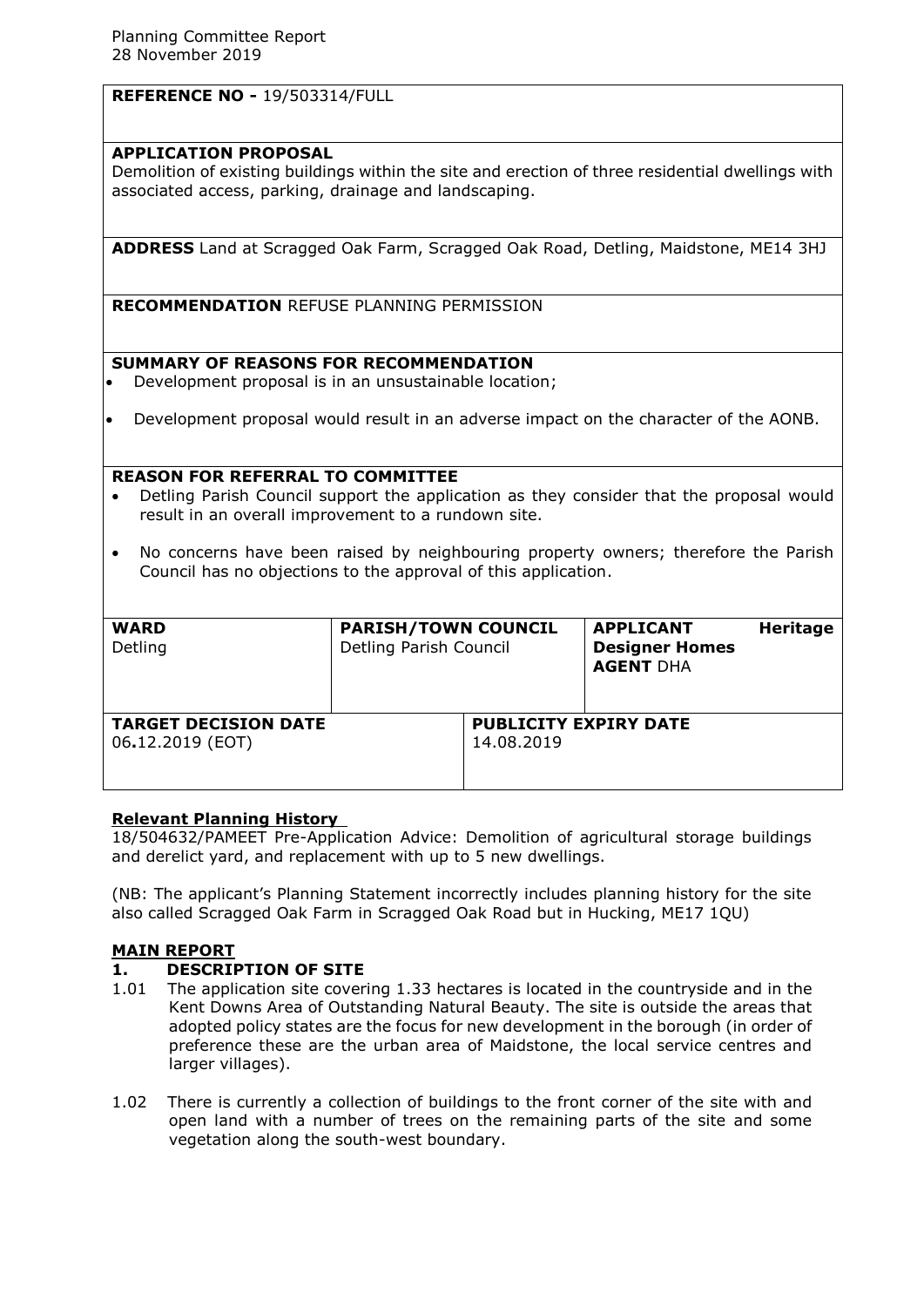- 1.03 The existing agricultural type buildings consist of stables, workshops and sheds and are mainly of timber and blockwork construction. These buildings have pitched roofs and ridge heights of up to 4.2 metres. There is also a two storey brick and tile farmhouse with a pitched roof with a ridge height of up to 7.5 metres at the highest point.
- 1.04 There is an ancient woodland (Newlands Wood) adjacent to the rear (south west) of the site with a narrow strip of ancient woodland also included within the red line application site boundary. A wildlife site (Cox Street Valley Woods Yalsted) is also located adjacent to the rear site boundary.
- 1.05 The access onto Scragged Oak Road has a gate onto a rough track in the northwest corner of the application site. A public right of way (KH52A) begins on the opposite side of Scragged Oak Road to the northwest of the site. There are no street lighting or pavements provided along this stretch of road.
- 1.06 There are a number of dwellings in the vicinity of the site, including Woodside and Rabbit Farm to the south west the grade II listed, Scragged Oak Farmhouse to the north east.

### **2. PROPOSAL**

- 2.01 The proposal is for the demolition of the existing buildings and residential property on the site, and the erection of three detached residential dwellings and garage block with associated access, parking, drainage and landscaping. The proposed layout of the site includes buildings across the front of the site with domestic gardens and then an 'ecology meadow' across the rear of the site. The ecology meadow is provided with a separate vehicle 'maintenance access' from Scragged Oak Road.
- 2.02 The three new units and garage block would be located in a uniform position set back from the front of the site by approximately 18 metres at the nearest point and partially screened by the proposed landscaping scheme.
- 2.03 Plot one would be two storeys with a pitched roof hipped in on both sides and incorporating a catslide on the flank elevation and it would be served by a double garage. The ground floor would comprise an open plan kitchen, breakfast and family room with a separate utility room, dining hall, drawing room, study and WC. The first floor would comprise five bedrooms, a family bathroom, three en suites and a dressing room. The amenity space would be located to the rear of the property.
- 2.04 Plot two would be two storeys in height with a pitched roof hipped in on both sides and a catslide roof on the front elevation. The ground floor would comprise an open plan kitchen/diner with a separate utility room, living room, family room, study and WC. The first floor would comprise five bedrooms, a family bathroom and three en suites. The amenity space would be located to the rear of the property, and it would be served by a double garage.
- 2.05 Plot three would be two storeys in height with a pitched roof hipped in on one side and catslide roofs on the front and side elevations. The ground floor would comprise an open plan kitchen/breakfast room with a separate dining room, utility room, living room, study and WC. The first floor would comprise five bedrooms, a family bathroom and two ensuites. The amenity space would be located to the rear of the property, and it would be served by an integral double garage.
- 2.06 The development proposal would result in the loss of 700 square metres of outbuildings on the application site. The existing dwelling on the site is part single/part two storey with a floor area of approximately 124 square metres. The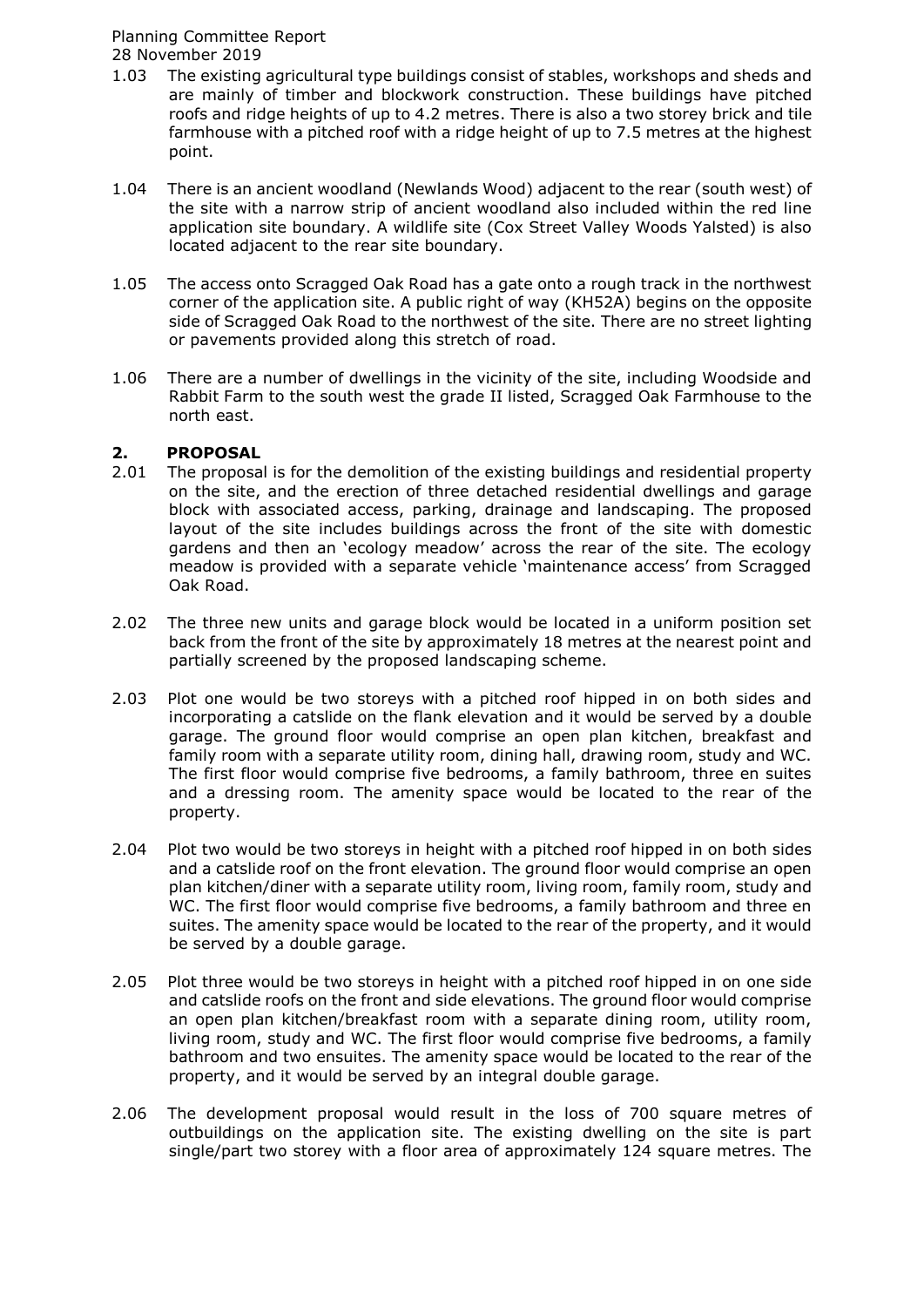# Planning Committee Report

# 28 November 2019

proposal includes three dwellings and garage buildings with a total floor area of approximately 1,050 square metres.

| . apic ±1 companioun pechteen existing and proposed room.com | Existing<br>house | Existing<br>stables and<br>workshops | Plot 1 | Plot 2 | Plot 3 | Garage<br>block |
|--------------------------------------------------------------|-------------------|--------------------------------------|--------|--------|--------|-----------------|
| Roof ridge                                                   |                   | 4.0                                  | 9.5    | 9.6    | 9.7    | . 1             |
| Roof eaves                                                   |                   | 2.5                                  | 5.0    | 2.6    | 4.8    | 2.5             |

Table 1: Comparison between existing and proposed roof heights

# **3. POLICY AND OTHER CONSIDERATIONS**

National Planning Policy Framework (NPPF) National Planning Practice Guidance (NPPG) Maidstone Borough Local Plan 2017 SS1 Spatial strategy SP17 Countryside DM1 Principles of good design DM2 Sustainable design DM3 Natural environment DM5 Development on brownfield land DM23 Parking standards DM30 Design principles in the countryside DM32 Rebuilding and extending dwellings in the countryside Supplementary Planning Documents Maidstone Landscape Character Guidance AONB Management Plan

#### **4. LOCAL REPRESENTATIONS Local Residents:**

4.01 No representations were received from local residents either in support or against the proposal.

# **5. CONSULTATIONS**

(Please note that summaries of consultation responses are set out below with the response discussed in more detail in the main report where considered necessary)

#### Kent Downs Area of Outstanding Natural Beauty Unit

- 5.01 Objects to the application. Concerned that the 3 proposed residential units in this location, outside any recognised settlement boundary, would fail to be in keeping with existing established settlement pattern of the Kent Downs AONB, introducing further domestication of what is essentially a rural open countryside location.
- 5.02 Furthermore, the existing buildings on the site that it is proposed to replace are small scale and, as such, are not particularly visible either in localised views or in the wider landscape. While the proposed new buildings would be of a high quality design, they are much larger in overall mass and scale than the buildings they would replace.
- 5.03 Furthermore, the proposal requires the removal of a section of hedgerow along the site's frontage, further opening up views of the site.
- 5.04 As such, we consider the proposal to be contrary to the Kent Downs AONB Management Plan, in particular policies SD2 and SD9, as well as not complying with landscape character objectives identified for the Mid Kent Downs Local Character Area, as identified in the Landscape Design Handbook, page 48, including conserving the remote quality of the countryside, controlling urban fringe pressures and managing hedgerows.

#### Environmental Services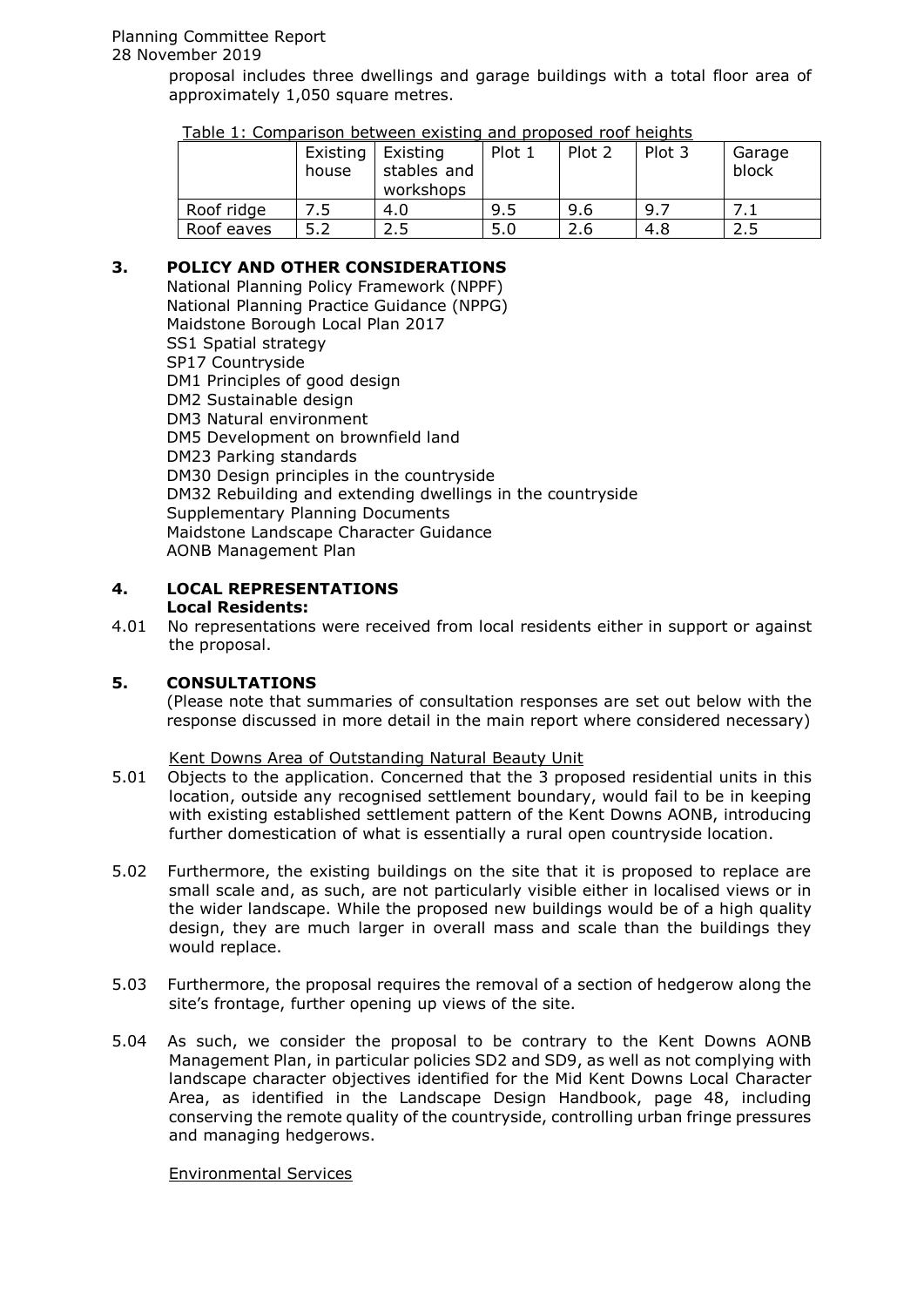# Planning Committee Report

28 November 2019

5.05 No objection subject to contamination conditions and informatives.

#### KCC Ecology

5.06 No objection subject to the following conditions covering the following mitigation measures for Local Wildlife Site, ancient woodland, hazel dormice, badgers, nesting birds and semi-improved neutral grassland. Details of a lighting scheme to avoid impacts to foraging, commuting and roosting bats and to hazel dormice. Ecological enhancements and management conditions.

### Southern Water

5.07 No objection. Requested SUDS drainage details to be submitted to the Local Planning Authority including the following specifications: The responsibilities of each party for the implementation of the SUDS scheme, A timetable for implementation, A management and maintenance plan for the lifetime of the development. An informative was also requested.

### Trees and Landscape

5.08 Landscape conditions would be required should this application be granted.

### Conservation Officer

5.09 Good quality submission – no further information required.

### Environment Agency

5.10 No objection subject to contamination, drainage and restrictive foundation design conditions

### KCC Highways

5.11 Development proposal does not meet the criteria to warrant involvement from the Highway Authority in accordance with the current consultation protocol arrangements. Informative requested.

### Detling Parish Council

5.12 No objection. Members feel that the proposals are an improvement to the existing site which is in a rundown state. No concerns raised by neighbouring property owners.

# **6. APPRAISAL**

# **Main Issues**

- 6.01 The key issues for consideration relate to:
	- Design, layout and visual impact on the countryside and the AONB;
		- Housing land supply and sustainability
		- Brownfield Land;
		- Natural environment, biodiversity and ancient woodland
	- Setting of the listed building<br>Neighbour amenity
	- Neighbour amenity
	- **Highways, access and parking**
	- Groundwater Source Protection Zone
	- **•** Community Infrastructure Levy

# **Design, layout and visual impact on the countryside and the AONB**

- 6.02 Local Plan policy SP17 defines the countryside as, *'…all those parts of the plan area outside the settlement boundaries of the Maidstone urban area, rural service centres and larger villages defined on the policy map'.* SP17 advises that *'Development proposals in the countryside will not be permitted unless they accord with other policies in this plan and they will not result in harm to the character and appearance of the area'.*
- 6.03 In relation to the AONB, policy SP17 advises *'Great weight should be given to the conservation and enhancement of the Kent Downs Area of Outstanding Natural*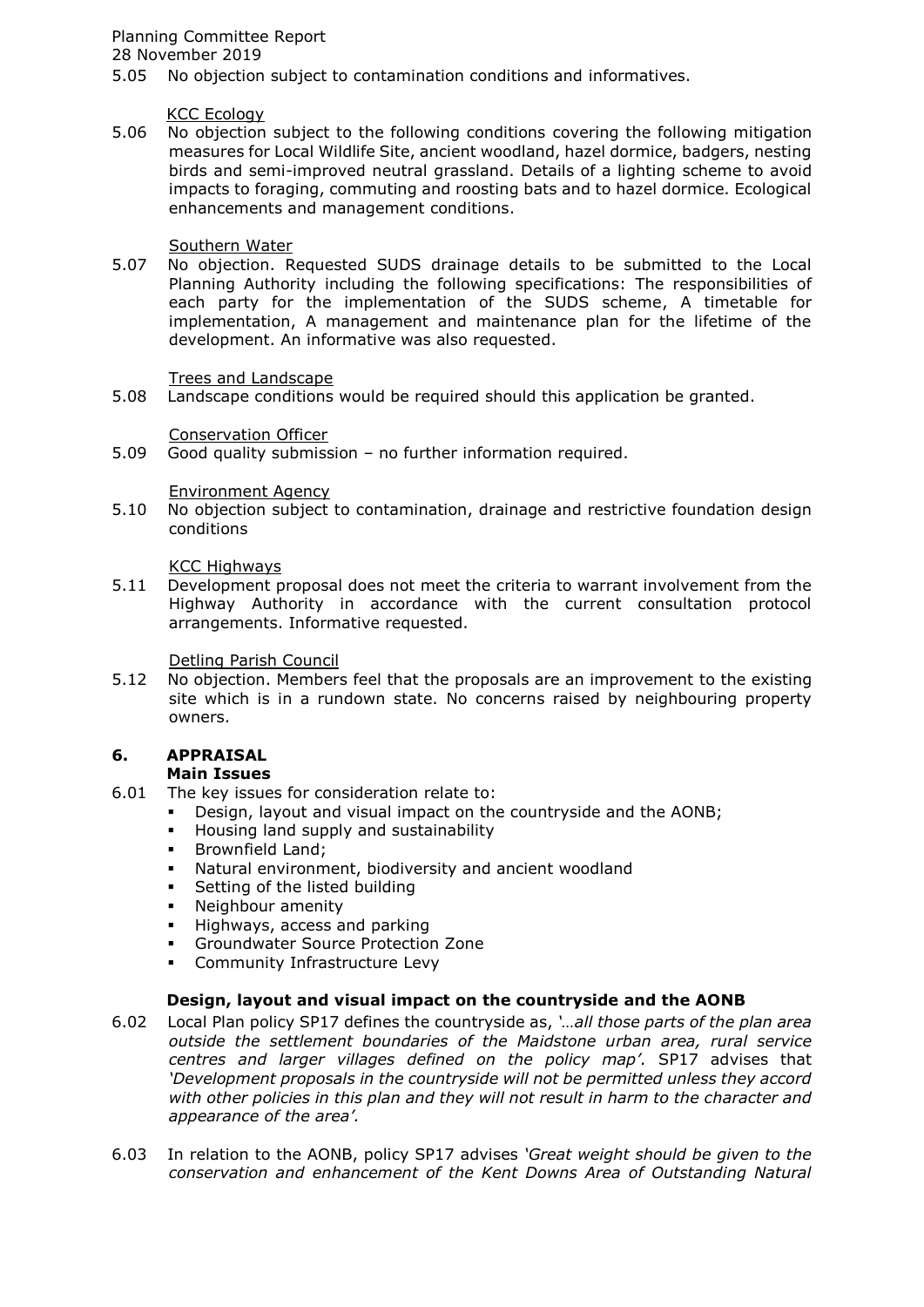# Planning Committee Report

#### 28 November 2019

*Beauty…'* The supporting text advises that the council will ensure proposals, conserve and enhance the natural beauty, distinctive character and biodiversity of the AONB.

- 6.04 The local planning authority has a legal duty to take account of the purposes of AONB designation in determining planning applications within the AONB; these purposes are the conservation and enhancement of the area's natural beauty.
- 6.05 The Kent Downs AONB Landscape Design Handbook sets out the overall Landscape Character Objectives for the area of the current application site as follows:
	- To manage and restore hedgerows, trees and woodlands, especially in the valleys.
	- To seek to conserve the small scale of the roads and villages and the remote quality of the countryside.
	- To maintain the existing diversity of orchards, hop gardens, parkland and farmland, and control urban fringe pressures.
- 6.06 The AONB Management Plan is adopted by all the local authorities in Kent as their policy for the management of the AONB and for the carrying out of their functions in relation to it. The recently updated national Planning Policy Guidance confirms that AONB Management Plans can be a material consideration in determining planning applications.
- 6.07 Policy SD2 of the AONB Management Plan states that the local character, qualities and distinctiveness of the Kent Downs AONB will be conserved and enhanced in the design, scale, setting and materials of new development.
- 6.08 Policy SD9 of the AONB Management Plan advises that the locally distinctive character of rural settlements and buildings of the AONB will be maintained and strengthened. New developments will be expected to complement local character in form, setting, scale, contribution to settlement pattern and choice of materials.
- 6.09 Local Plan policy DM30 (Design principles in the countryside) states that the type, siting, materials and design, mass and scale of development and the level of activity should maintain, or where possible, enhance local distinctiveness including landscape features. Policy DM1 seeks high quality design, stating that the Council expects that proposals to positively respond to and, where appropriate, enhance the character of their surroundings.
- 6.10 The existing outbuildings on the site are single storey in height, and the proposed buildings will be up to 2 metres higher than the existing two storey dwelling and have a larger scale, mass (see comparison table after paragraph 2.05).
- 6.11 The buildings have been designed in materials including timber weatherboarding, render and clay tiles. The proposed buildings now span across the entire site with the loss of the current visual break with the neighbouring property called Woodside. The proposal includes site and hedgerow clearance, including forming an additional site vehicle access in a central location in the Scragged Oak Road boundary.
- 6.12 The proposed buildings now span across the entire site with the loss of the current visual break with the neighbouring property called Woodside. The proposal includes site and hedgerow clearance, including forming an additional site vehicle access in a central location in the Scragged Oak Road boundary.
- 6.13 The current buildings on the site are small in scale and not particularly visible either in localised views or in the wider landscape. In addition to the impact from the scale and massing of the new buildings, the prominence of the buildings will be increased by the proposed new access. The new buildings due to their scale and massing and with the clearer views into the site generally the development would have an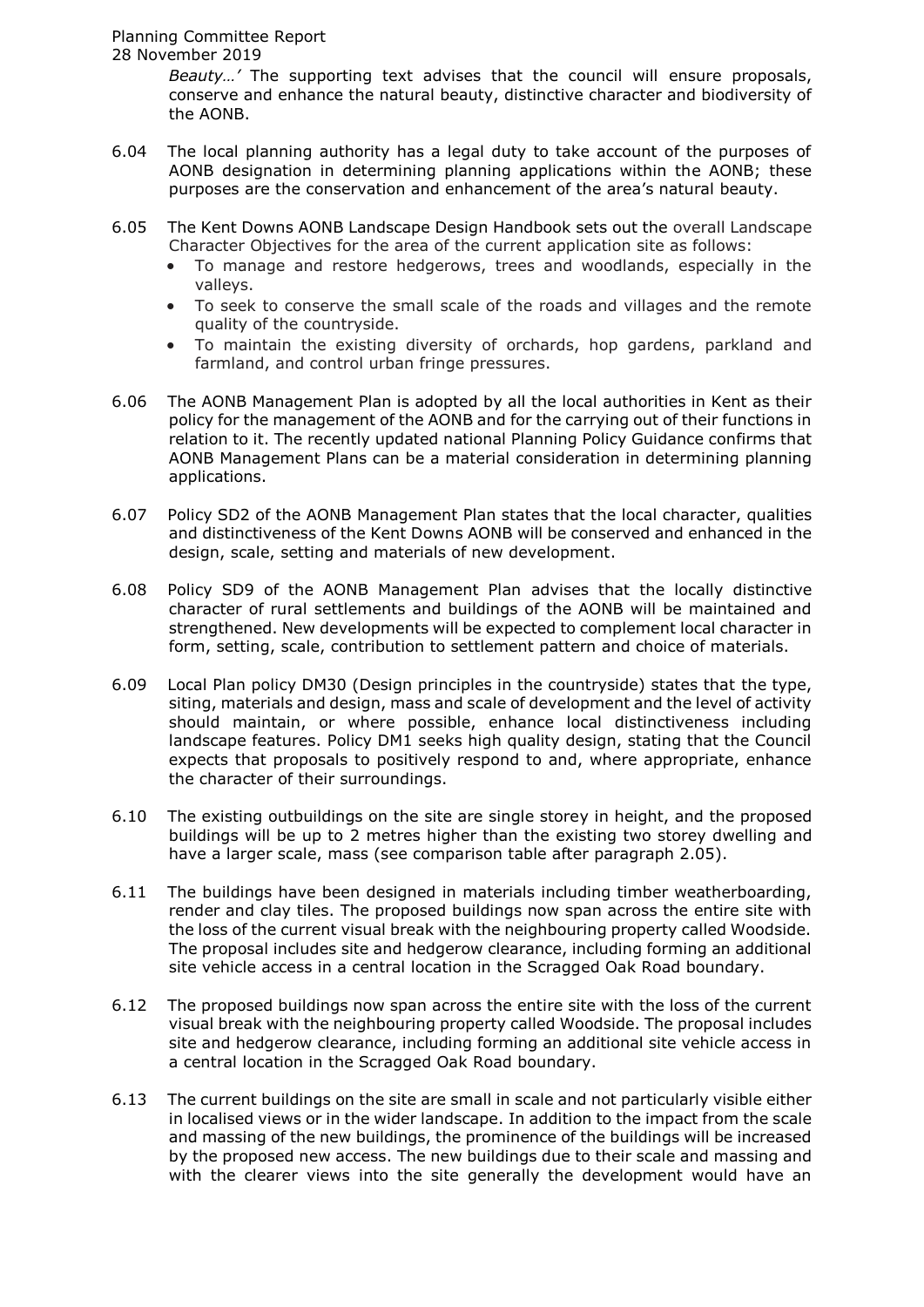adverse impact on the character of this sensitive countryside location. The AONB unit considers that the proposal will result in the domestication of the current rural open countryside location.

- 6.14 The uniform layout and design of the dwellings with little relief between the proposed buildings and the suburban appearance would fail to reflect the sporadic rural layout of the surrounding area. This suburban appearance evident in the scale of the buildings and the hardstanding areas necessary for vehicular access results in a development that would be harmful to the character and local distinctiveness of this area, contrary to Local Plan policies SP17 and DM30.
- 6.15 The proposal is contrary to policies SD2 and SD9 of the Kent Downs AONB Management Plan. The proposal fails to comply with landscape character objectives identified in the Kent Downs Landscape Design Handbook, for the Mid Kent Downs Local Character Area. These objectives include conserving the remote quality of the countryside, controlling urban fringe pressures and managing hedgerows.

### **Housing land supply and sustainability**

- 6.16 Para 4.29 (Land availability) states, 'The studies show that the local housing target can be met from within the existing built up area and on sites with the least constraints at the edge of Maidstone, the rural service centres and the larger villages'. The council currently has housing land supply for the next supply of 6.3 years (figures relate to 1 April 2019). In the context of the up to date housing figures, the council is achieving a sufficient supply of homes (NPPF paragraph 59).
- 6.17 The adopted Local Plan directs new housing to the most sustainable locations in the borough which provide easy access by sustainable modes to the facilities, goods and services essential for daily life. The Maidstone Urban Area is the preferred location for new development, followed by the designated rural service centres and then the larger villages. The current application site is not within any of these locations or within easy access of any of these areas.
- 6.18 A public transport journey from the site to the centre of Maidstone takes 1 hour 41 minutes and would require a 34 minute walk along unlit country roads to Bredhurst and then two separate buses (source: Traveline Southeast). In this context, and the absence of local facilities the application site is in an unsustainable location where future occupants would not be provided with any sustainable travel choice and would be dependent on the private car for their daily needs.

#### **Brownfield Land**

- 6.19 Policy DM5 (Development of brownfield land) states that, '*Exceptionally, the*  residential redevelopment of brownfield sites in the countryside which are not *residential gardens…will be permitted provided the redevelopment will also result in a significant environmental improvement and the site is, or can reasonably be made, accessible by sustainable modes to Maidstone urban area, a rural service centre or larger village'.*
- 6.20 The redevelopment of brownfield sites as advised by policy DM5 will be permitted where the site is not of high environmental value and where residential density reflects the local area. In addition to domestic gardens, agricultural buildings are also excluded from the definition of brownfield land.
- 6.21 The majority of the application site is open land, and this open land and the curtilage of the existing residential property falls outside the definition of brownfield land. The application will involve the removal of a number of small-scale buildings that are agricultural in appearance. Whilst there is no record of any planning permission, the applicant describes these existing buildings in the planning statement as *"…sheds, stables and storage buildings used for industrial and storage purposes".* On the basis of this information from the applicant, the footprint of these buildings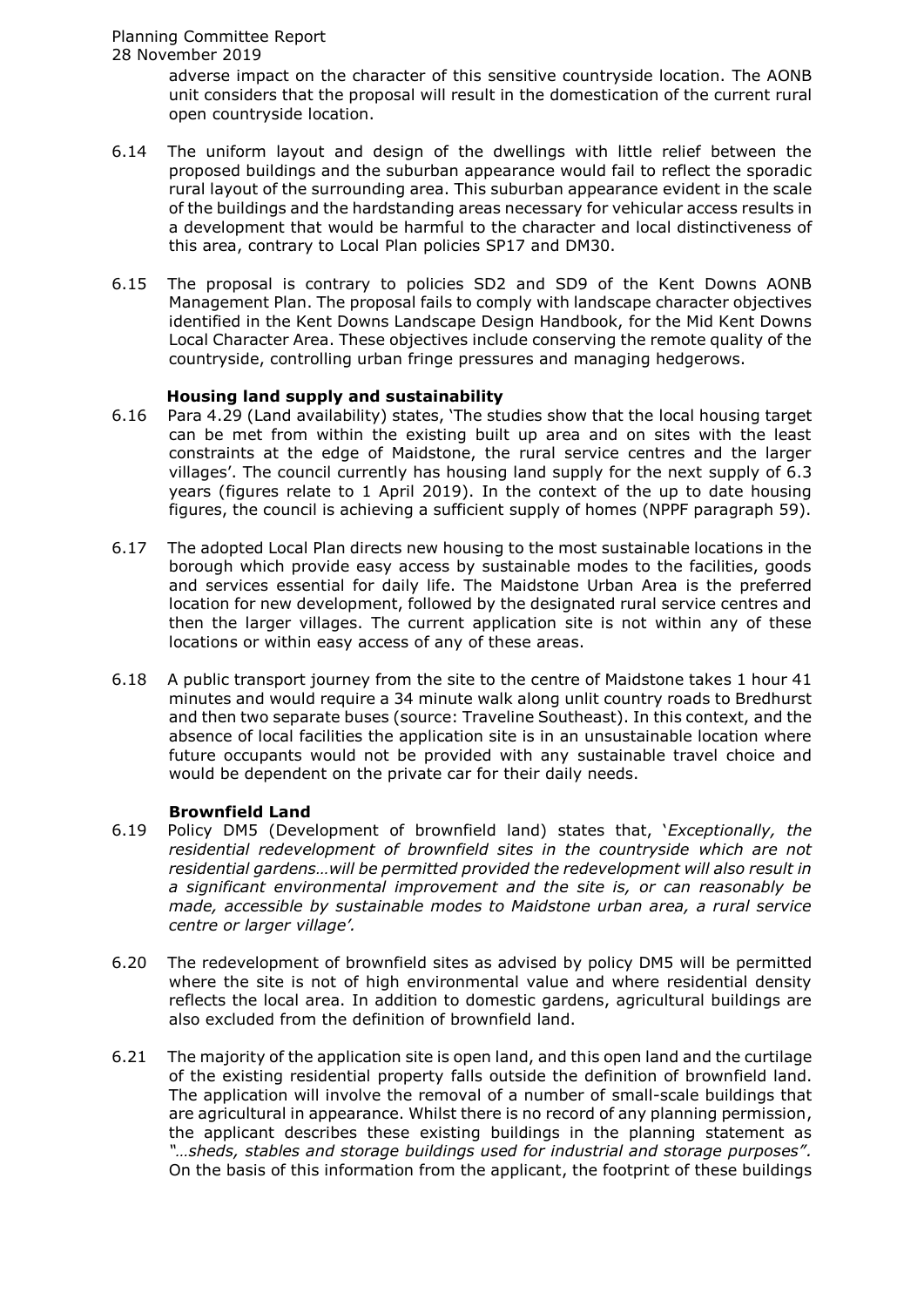### 28 November 2019

and associated access that covers around 15-20% of the total application site area would be considered brownfield land.

- 6.22 The application site is considered to be of high environmental value due to the designated Kent Downs AONB but it is also acknowledged that the existing buildings on the site are in a poor state of repair. This rural location including the existing buildings on the site have a sporadic low density rural character.
- 6.23 The current proposal fails to reflect this character and local layout with four large formal buildings proposed across the site frontage. It is considered that due to the scale and layout of the proposed buildings they fail to reflect local character and therefore would not result in a significant environmental improvement. The application site is not accessible by sustainable modes to Maidstone urban area, a rural service centre or a larger village. In this context the proposal is contrary to local plan policy DM5.

### **Natural environment, biodiversity and ancient woodland**

- 6.24 Local Plan policy DM3 encourages development which protects and enhances the natural environment by incorporating measures to protect positive landscape character, areas of Ancient Woodland, trees of significant amenity value. Development should enhance, extend and connect designated sites of importance for biodiversity, priority habitats and fragmented ancient woodland.
- 6.25 Information was submitted with the current application with regard to habitats on the site and mitigation measures to alleviate any potential impact on the wildlife. The current application includes an ecology meadow across the rear of the site. This ecology meadow provides a 30 metre buffer between the new houses and the ancient woodland at the rear of the application site.
- 6.26 KCC Ecology found the submitted information acceptable and had no objections to the development proposal subject to planning conditions. In the event that planning permission were approved KCC Ecology recommended conditions relating to mitigation measures for the local wildlife site, ancient woodland, hazel dormice, badgers, nesting birds. Conditions would be required in relation to providing semi-improved neutral grassland and details of a lighting scheme to avoid impacts to foraging, commuting and roosting bats and to hazel dormice. Ecological enhancements and management conditions were also requested.

# **Setting of the listed building**

- 6.27 Local Plan policy DM4 sets out that new development would be expected to conserve and where possible enhance the significance of the heritage asset and, where appropriate, its setting. Development proposals would be expected to respond to the historic environment by taking into account any heritage assets and their settings that could reasonably be impacted by the proposed development, the significance of those assets and the scale of the impact of the development.
- 6.28 The Scragged Oak Farmhouse grade II listed building would be located approximately 20 metres to the northeast of the proposed properties. The current site access retained to provide maintenance access to the ecology meadow running between the buildings.
- 6.29 The council's conservation officer has stated that in terms of the potential heritage impact the development proposal had been well designed. There are no objections with regard to the potential impact of the proposal on the setting of the listed building.

# **Neighbour amenity**

6.30 Policy DM1 seeks to respect the amenities of occupiers of neighbouring properties and provide adequate residential amenities for future occupiers by ensuring that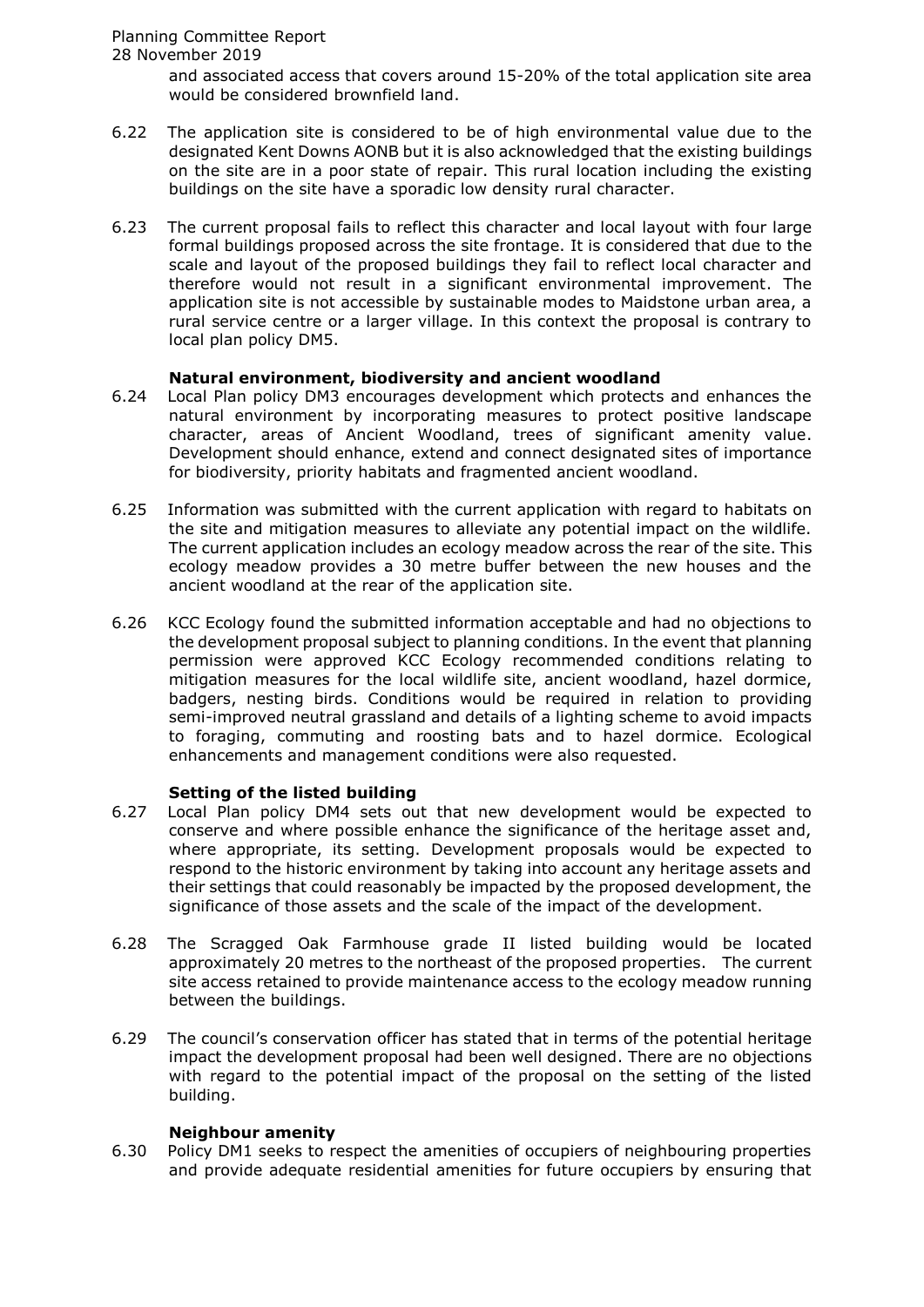development does not result in, or is exposed to excessive noise, activity or vehicular movements, overlooking or visual intrusion, and that the built form would not result in an unacceptable loss of privacy or light enjoyed by the occupiers of nearby properties.

- 6.31 The nearest property, Scragged Oak Farm, would be approximately 20 metres from the development proposal. Plot 3 would have no fenestration on the flank wall other than a ground floor kitchen window. The distance in conjunction with the orientation of the property would ensure that the relationship between the properties is acceptable in relation to neighbour amenity.
- 6.32 In relation to amenities for future occupants, the proposed plots on the application site are located a sufficient distance from each other and orientated in such a way that any a good standard of accommodation would be provided.

### **Highways, access and parking**

- 6.33 The application site is located in an unsustainable area with no public transport links and would therefore generate additional vehicle movements on local roads. It is considered that there is sufficient capacity on the local raod network to accommodate the additional traffic generated by the proposed houses.
- 6.34 Each proposed property would have two garage spaces with two further spaces available in front, this is adequate provision for five bedroom dwellings.
- 6.35 Details of cycle parking and electrical vehicle charging infrastructure would need to be included as part of the development, but this could be dealt with by condition.
- 6.36 With the removal of sufficient areas of hedge to provide the necessary sightlines for drivers, the new access in the site frontage would be considered acceptable in relation to highway safety.

#### **Groundwater Source Protection Zone**

- 6.37 DM3 (Natural environment) states that pollution should be controlled to protect ground and surface waters. There is a need to mitigate against adverse impacts on Groundwater Source Protection Zones.
- 6.38 In order to take account of this issue, Environmental Services and the Environment Agency have requested contamination, drainage and restrictive foundation design conditions should permission be approved.

#### **Community Infrastructure Levy**

- 6.39 The proposed development is CIL liable. The Council adopted a Community Infrastructure Levy on 25 October 2017 and began charging on all CIL liable applications approved on and from 1 October 2018.
- 6.40 The actual amount of CIL can only be confirmed once all the relevant forms have been submitted and relevant details have been assessed and approved. Any relief claimed will be assessed at the time planning permission is granted or shortly after.

# **7. CONCLUSION**

- 7.01 The proposed development would result in an extensive increase in built development in a sensitive rural area, resulting in a detrimental impact by virtue of the bulk, massing, scale and height of the proposal.
- 7.02 The development of the site for residential properties in this unsustainable location would constitute an inappropriate form of development that would result in a reliance on the use of a private motor vehicle by future occupants for day to day living.